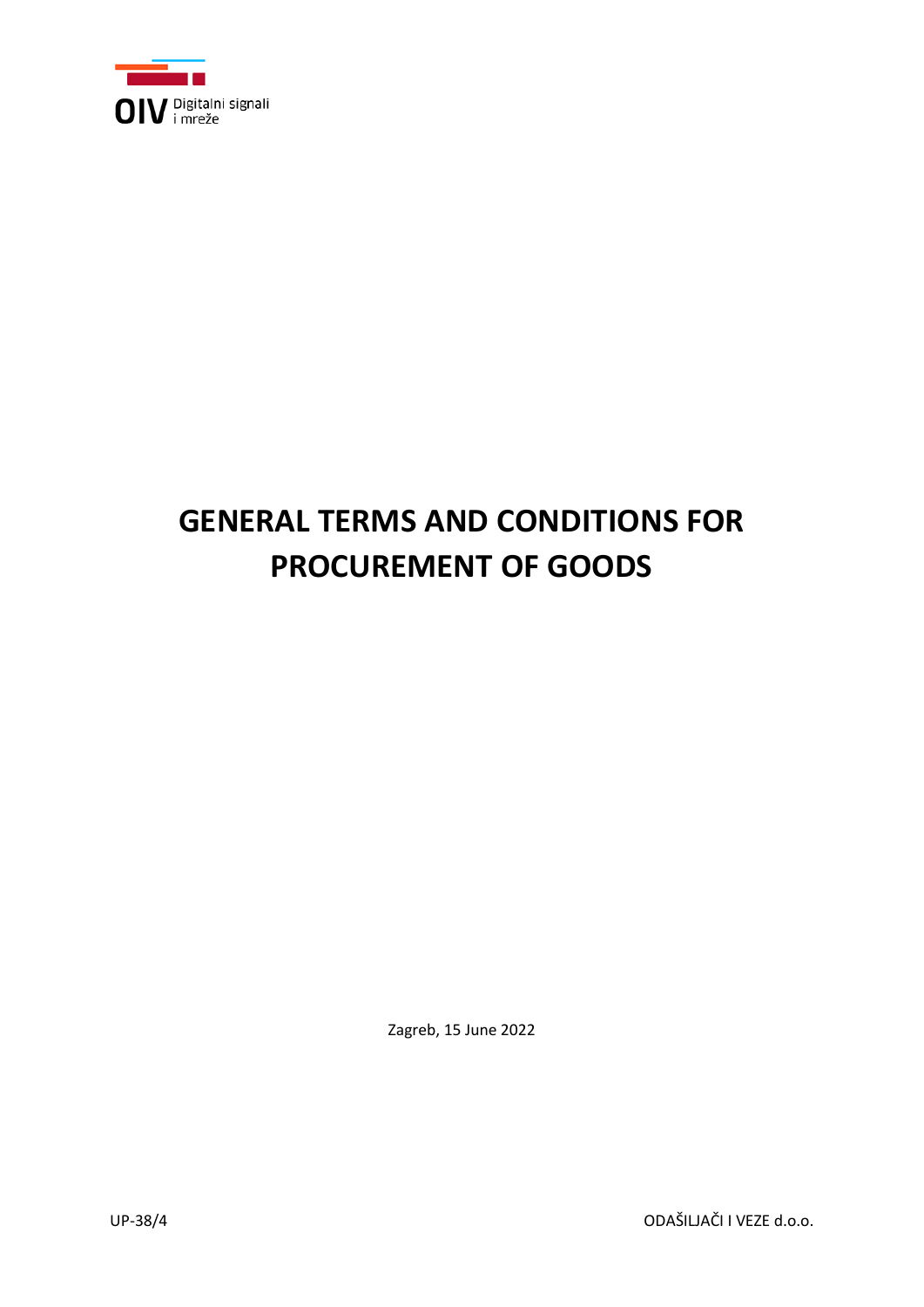# Content

| $\mathbf{I}$ . |                                                                     |  |
|----------------|---------------------------------------------------------------------|--|
| II.            |                                                                     |  |
| III.           |                                                                     |  |
| IV.            |                                                                     |  |
| V.             |                                                                     |  |
| VI.            |                                                                     |  |
| VII.           |                                                                     |  |
| VIII.          | CONTRACTS WITH GOODS/EQUIPMENT PROVIDERS OF DIFFERENT PRIORITIES  6 |  |
| IX.            |                                                                     |  |
| Х.             |                                                                     |  |
| XI.            |                                                                     |  |
| XII.           |                                                                     |  |
| XIII.          |                                                                     |  |
| XIV.           |                                                                     |  |
| XV.            |                                                                     |  |
| XVI.           |                                                                     |  |
| XVII.          |                                                                     |  |
| XVIII.         |                                                                     |  |
| XIX.           |                                                                     |  |
| XX.            |                                                                     |  |
| XXI.           |                                                                     |  |
| XXII.          |                                                                     |  |
| XXIII.         |                                                                     |  |
| XXIV.          |                                                                     |  |
| XXV.           |                                                                     |  |
| XXVI.          |                                                                     |  |
| XXVII.         |                                                                     |  |
|                |                                                                     |  |
| XXIX.          |                                                                     |  |
| XXX.           |                                                                     |  |
| XXXI.          |                                                                     |  |
| XXXII.         |                                                                     |  |
|                |                                                                     |  |
|                |                                                                     |  |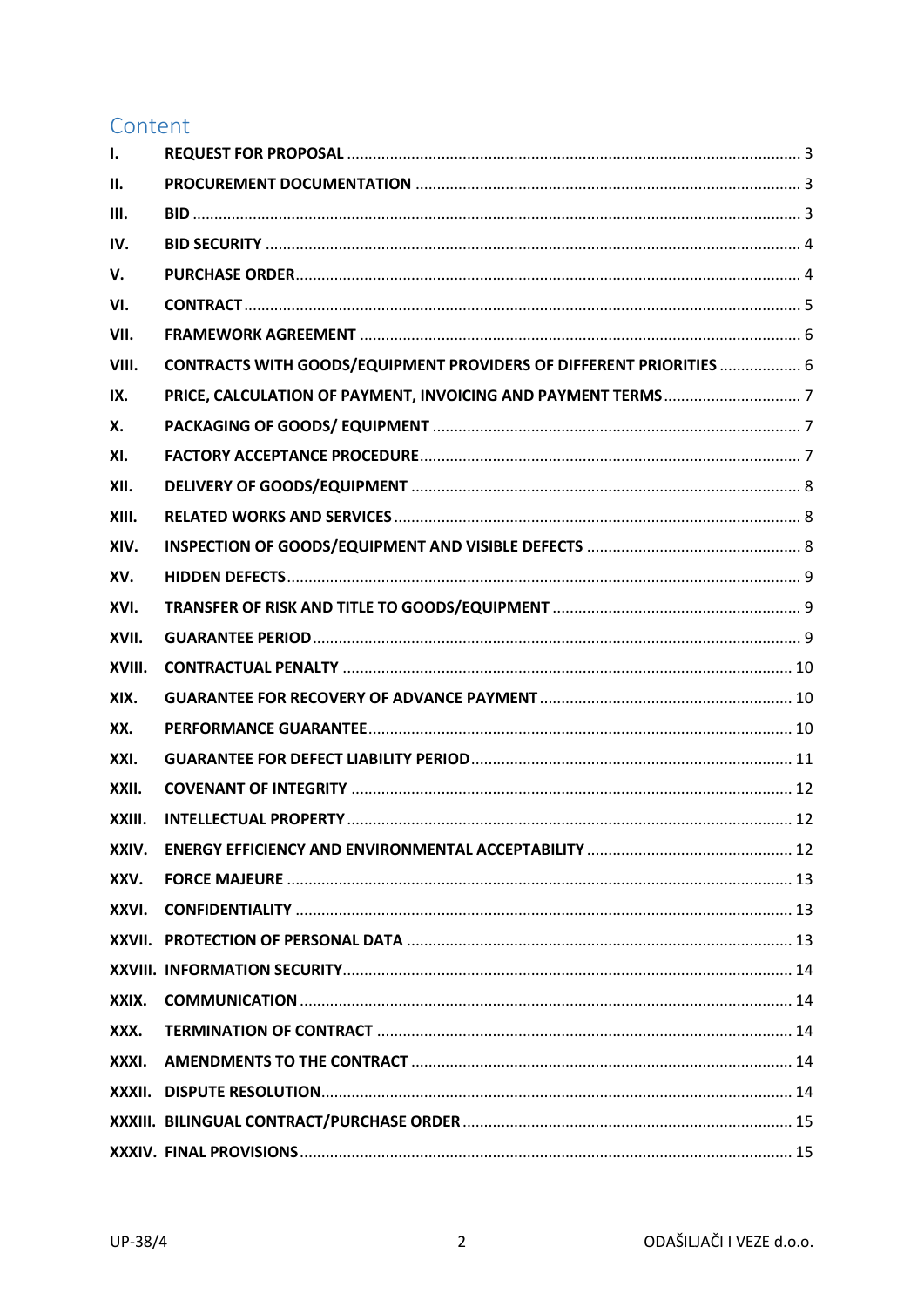These General Terms and Conditions (hereinafter referred to as: GTC) shall apply to every procurement of goods/equipment and shall contain general terms and conditions under which the company Odašiljači i veze d.o.o. (hereinafter referred to as: OIV) procures goods/equipment and goods/equipment with related works and services, based on a contract/purchase order, unless otherwise agreed, in writing, by the Contracting Parties.

Any terms and conditions derogating from the terms and conditions herein, or from general terms and conditions of the counterparty, shall apply only if explicitly agreed upon, in written form, by OIV .

By accepting a purchase order or by signing a contract, these GTC shall become an integral part thereof.

If there is any discrepancy between provisions of the contract/purchase order and provisions herein, provisions set forth in the contract/purchase order shall prevail.

### <span id="page-2-0"></span>**I. REQUEST FOR PROPOSAL**

- 1.1. Depending on the the subject matter, type and complexity of the procurement procedure, when submitting a request for proposals and/or procurement documentation, OIV may refer to general terms and conditions herein and, provide a bidder, along with the request, with a blank contract, i.e., a blank framework agreement.
- 1.2. When submitting a request for proposal, OIV shall refer to general terms and conditions herein. Depending on the complexity and type of procurement subject matter, OIV may also, in its request for proposal, set out different terms and conditions.

### <span id="page-2-1"></span>**II. PROCUREMENT DOCUMENTATION**

- 2.1. In its Procurement Documentation (hereinafter referred to as: PD), OIV shall specify terms and conditions for specific procurement in relation to: the form and content of the bid, bid validity period, bid price, method and terms of payment, type, instruments and conditions of guarantee, bid selection criteria, technical specifications (description of the procurement subject), location and time of a bid opening procedure, the possibility of Bidders' authorised representatives being present at bid opening procedure and evidence which Bidders are obliged to provide, along with their bid, to demonstrate they meet the capacity criteria.
- 2.2. Terms and conditions specified in the procurement documentation shall not be modified and are binding for all parties in the procurement procedure.
- 2.3. PD may contain a blank contract or framework agreement, in which case they shall constitute an integral part thereof.
- 2.4. Where OIV, in specific procurement procedures, envisages different rules than those specified in the general terms and conditions herein, OIV shall specify the differences in the procurement documentation.

#### <span id="page-2-2"></span>**III. BID**

- 3.1. A submission of a bid shall be construed as acceptance of these GTC. A bid is a declaration of intent, in written form, to deliver goods/equipment and carry out related works/provide related services in line with OIV's terms and conditions and it shall contain all relevant elements of a contract.
- 3.2. All bids shall be prepared without any costs and fees charged.
- 3.3. Within the deadline for submission of bids, the Bidder may modify its bid or decide to withdraw it.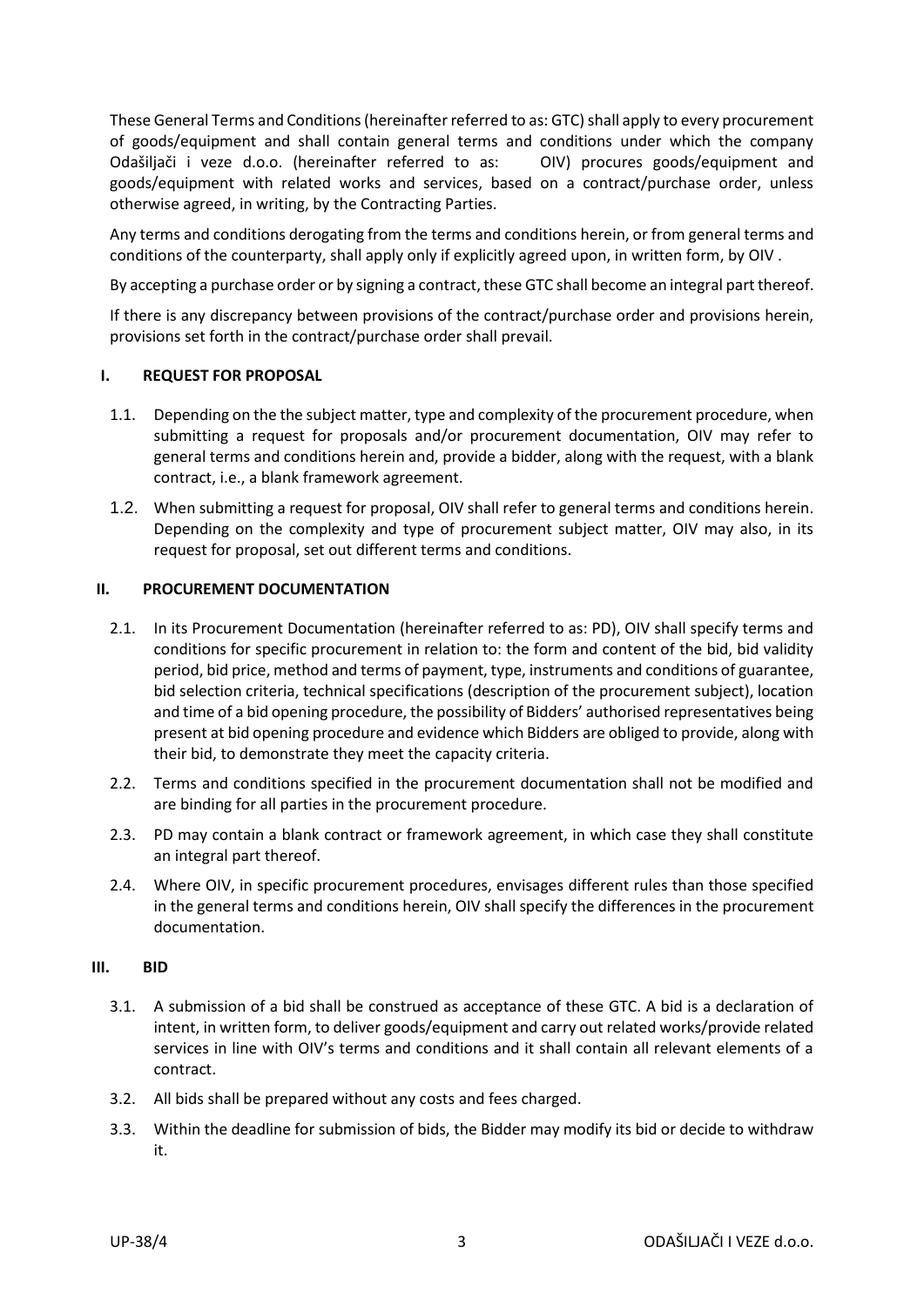## <span id="page-3-0"></span>**IV. BID SECURITY**

- 4.1. If so requested by OIV, the counterparty undertakes to submit a bid security, along with its bid, in the amount and form specified in the procurement documentation in the event that the bidder withdraws its bid within bid validity period, fails to provide corrective documents, fails to accept a correction of a miscalculation, refuses to sign a contract or framework agreement, i.e.,fails to sign a contract or framework agreement within a period of 3 (three) business days from the date of its receipt or failure to provide a performance guarantee or framework agreement when such a framework agreement stipulates that an agreement be concluded or performed.
- 4.2. All aforementioned events shall be listed exhaustively in the bid security.
- 4.3. The bid security shall be charged when one (any) of the aforementioned conditions is fulfilled with respect to the Bidder.
- 4.4. In lieu of the bid security, the Bidder may guarantee its bid with a cash deposit in the amount equal to the required bid security. In the event herein, the Bidder shall submit evidence of the cash deposit.
- 4.5. In the event of a joint venture (joint bid) by several business entities, the bid security shall be addressed jointly to all members of the joint venture, and not exclusively to one member, and it shall specify that it pertains to a joint venture or each member may submit a bid security severally for their part of the guarantee. In such case, the cumulative amount of the submitted bid securities shall equal the total amount of the bid security as required. In the event of a joint venture by several business entities, one member can make the cash deposits for all members jointly or each member can make a cash deposit severally for their share of the bid security. In such case, the cumulative amount of the cash deposits shall equal the total amount of the the bid security as required.
- 4.6. In the event when the bid security is not charged, 0IV shall return the bid security to bidders within a period of ten days from the date on which a contract or framework agreement has been signed, i.e., performance guarantee has been provided, a copy of which shall be deposited.
- 4.7. If the Bidder is required to extend the existing bid security for the reasons of bid security validity or is required to submit a new bid security, it shall be obliged to extend the bid security or provide a new bid security within a period of not less than 15 calendar days before the existing bid security expires. Otherwise, 0IV shall retain the right to charge the existing bid securities.
- 4.8. The type and amount of bid security, consequences in the event that 0IV is forced to use the bid security, the return of the bid security, the possibility for 0IV to use the bid security, obligation to provide a new bid security in case of bid security period extension, consequences for failing to provide a bid security and other relevant provisions concerning the bid security shall be regulated in the PD or otherwise, on condition they derogate from these GTC.
- 4.9. Failure to submit a bid security shall be construed irremediable defect and such a bid shall be rejected.

# <span id="page-3-1"></span>**V. PURCHASE ORDER**

- 5.1. The purchase order shall contain the following information: number and date, contract number (if available), description and quantity, unit price and total price, completion date. Purchase order once issued shall, as a rule, be irrevocable and final. Purchase order may be withdrawn, replaced or cancelled only on reasonable grounds.
- 5.2. In the event of the counterparty's failure to meet deadlines, non-performance or defective performance of obligations, OIV can unilaterally cancel the purchase order, and shall be entitled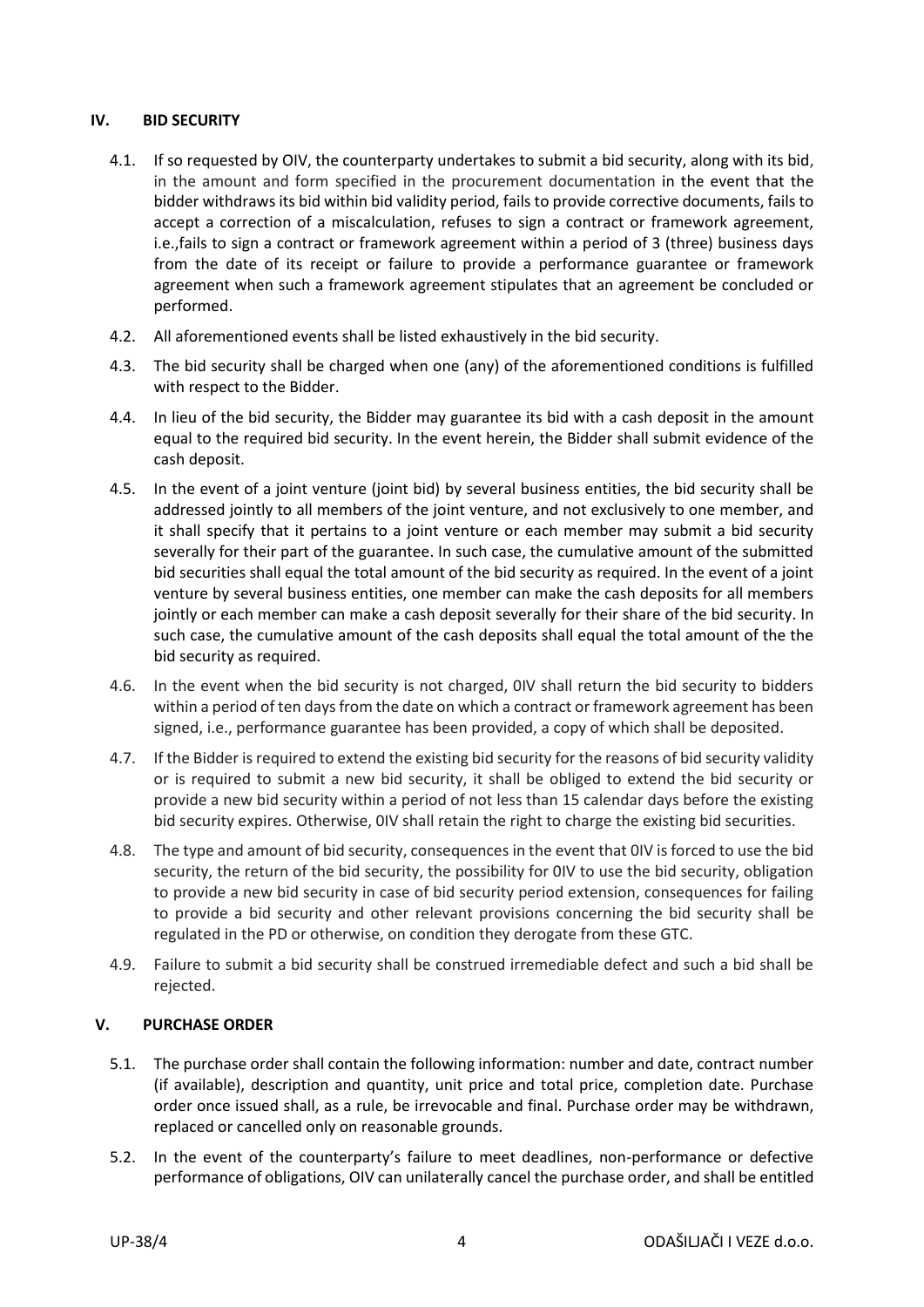to indemnities, covering the full amount of damage incurred. Indemnity shall include compensation for loss of profit.

# <span id="page-4-0"></span>**VI. CONTRACT**

- 6.1. OIV may conclude contracts in which the subjects of procurement are both goods/ equipment and partly services or works. In such cases, the contract for procurement of goods/equipment shall be the contract with higher estimated procurement value of goods/equipment or contract in which both procurement subjects have the same estimated value.
- 6.2. In the event that the contract for the procurement of goods/equipment also includes the procurement of works, the General Terms and Conditions for the procurement of works shall apply along with these GTC.
- 6.3. In the event that the contract for the procurement of goods/equipment also includes the procurement of services, the General Terms and Conditions for the procurement of services shall apply along with these GTC.
- 6.4. Where a procurement procedure is initiated with a view to concluding a procurement contract with successive deliveries of goods/equipment, estimated price shall be determined in line with the accepted bid, based on unit prices up to a determined maximum amount, which shall not be binding for OIV.
- 6.5. For contracts with successive deliveries of goods/equipment, the counterparty shall deliver the subject of procurement successively, in line with OIV's needs and based on a purchase order. In such cases, OIV shall not be obliged to purchase the entire quantity of procurement subject matter.
- <span id="page-4-1"></span>6.6. In the event that a blank contract constitutes a part of the PD, the counterparty shall return the signed contract to OIV no later than 3 (three) business days from the date of receipt. Otherwise, it shall be construed that the counterparty has withdrawn from the contract. In the event herein, OIV shall be entitled to charge bid security.
- <span id="page-4-2"></span>6.7. In procurement procedures, when a blank contract does not constitute an integral part of the PD, the counterparty shall submit the response to the agreed upon draft contract to 0IV within the stipulated deadline, which shall not exceed 3 (three) business days from the date of receipt. Until the conclusion of the contract the counterparty shall provide 0IV with all answers to inquires related to the conclusion of the contract and comments to OIV's draft contracts within the stipulated deadline and it shall deliver its comments within the stipulated deadline which shall not exceed 7 (seven) calendar days from the date of receipt. OIV shall provide the counterparty with a response within 7 (seven) calendar days from the date of receipt. When the contract has been agreed in writing, the counterparty shall return the signed contract to OIV within the stipulated deadline which shall not exceed 3 (three) business days from the receipt of the agreed draft contract. Otherwise, it shall be construed that the counterparty has withdrawn from the contract. In the event herein, OIV shall be entitled to charge the bid security. OIV shall retain the right to disqualify such a counterparty from subsequent procurement procedures for the period of up to two years.
- <span id="page-4-3"></span>6.8. When concluding an annex to a contract, irrespective of who had initiated the procedure, the counterparty shall provide OIV with a response to the draft annex within the stipulated deadline which shall not exceed 3 (three) business days from the date of the receipt. Until the conclusion of the annex the counterparty shall provide OIV with all answers to inquires related to the conclusion of the annex and comments to OIV's draft annex within the stipulated deadline and it shall deliver its comments within the stipulated deadline which shall not exceed 3 (three) calendar days from the date of receipt. Otherwise, it shall be construed that the counterparty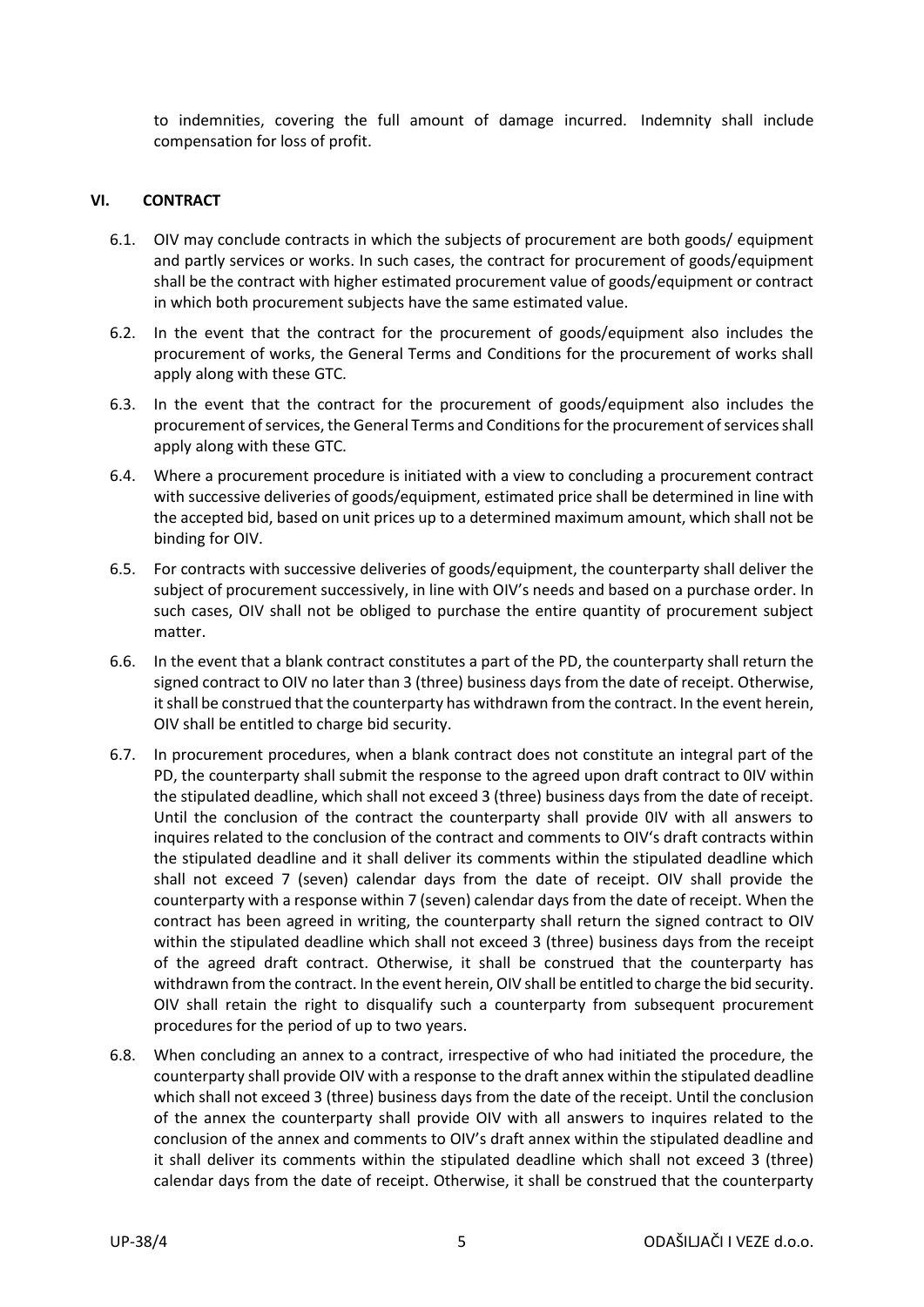has accepted the draft annex and that the annex has been agreed, and OIV shall deliver draft annex to the counterparty for signing. The counterparty shall return the signed annex to OIV within the stipulated deadline which shall not exceed 3 (three) business days from the receipt of the agreed draft annex. Otherwise, it shall be construed that the agreed annex had been concluded and that deadlines for the performance of the obligations subject to the agreed annex have commenced from the deadline for the signing of the annex.

- <span id="page-5-2"></span>6.9. In the event when certain provisions of the contract fail to be agreed, and when the blank contract does not constitute an integral part of the PD, or annex, and when such provisions pertain to volumes of goods, item descriptions, prices and dates of completion, OIV shall retain the right to engage a certified court expert of the relevant profession whose expertise shall be deemed final. This provision shall apply when the counterparty and OIV fail to agree provisions, in situations when the blank agreement does not constitute an integral part of the PD or annex even after 14 (fourteen) calendar days from the beginning of efforts to reach an agreement. The costs pertaining to court expertise shall be borne by OIV and the counterparty in equal share.
- <span id="page-5-3"></span>6.10. In the event of discrepancy between the contract and annexes thereto, the contract shall prevail. In the event of discrepancy between annexes to the contract, the relevant annexes drafted by OIV shall prevail. In the event of discrepancy between annexes drafted by OIV, OIV shall determine the relevant document.
- 6.11. In the event of a joint venture by several business entities, unless otherwise specified in the Contract, all partners shall be jointly and severally liable.

### <span id="page-5-0"></span>**VII. FRAMEWORK AGREEMENT**

- 7.1. OIV may initiate a procurement procedure with the aim of concluding a framework agreement.
- 7.2. OIV may conclude a framework agreement with one or more contracting parties. The purpose of a framework agreement shall be to specify terms and conditions under which single contracts/purchase orders are to be concluded over a specific period.
- 7.3. Framework agreement shall not oblige OIV to conclude a procurement contract based on such underlying framework agreement.
- 7.4. Negotiation completion dates, conclusion and return of signed framework agreements to OIV are subject to provision of Articles [6.6.](#page-4-1) and [6.7.](#page-4-2) of these GTC.
- 7.5. The conclusion of annex to the framework agreement, failure to agree certain provisions of the framework agreement when it does not constitute an integral part of the PD and discrepancy between the framework agreement and annexes thereof shall be subject to provisions of Articles [6.8.](#page-4-3), [6.9.](#page-5-2) an[d 6.10.](#page-5-3) of these GTC.

#### <span id="page-5-1"></span>**VIII. CONTRACTS WITH GOODS/EQUIPMENT PROVIDERS OF DIFFERENT PRIORITIES**

- 8.1. OIV may initiate a procurement process with the aim of concluding more procurement contracts with the same procurement subject matter with two or more goods/eqipment providers from which the Bidder with the most advantageous tender constitutes the goods/eqipment provider with A priority.
- 8.2. The purpose of contracts with goods/eqipment providers of different priorities is to ensure OIV's business continuity and reduce adverse impacts arising from dependence on a sole provider.
- 8.3. PD shall also specify conditions and modalities of prioritising as well as other elements of contracting with goods/equipment providers of different priorities.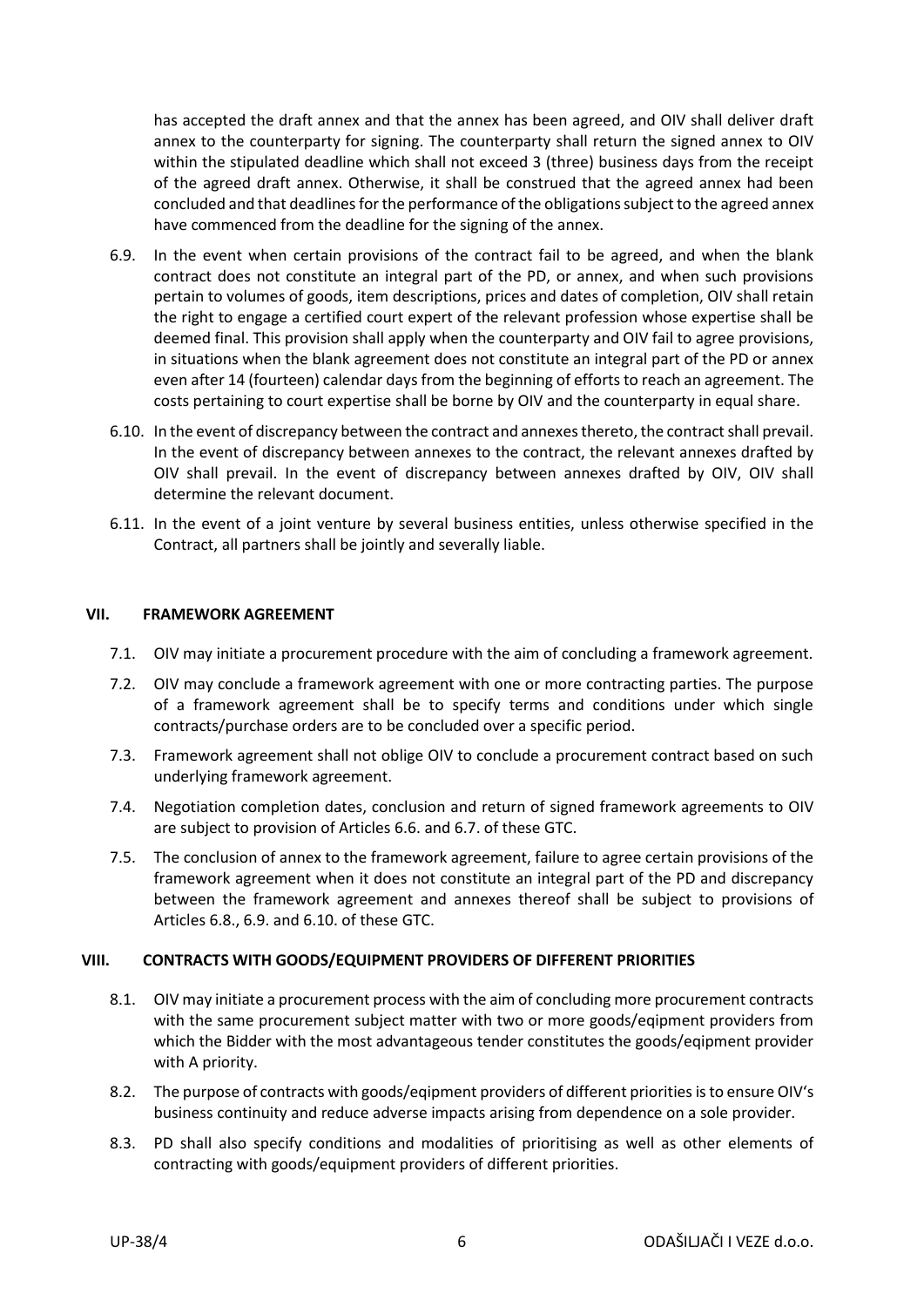#### <span id="page-6-0"></span>**IX. PRICE, CALCULATION OF PAYMENT, INVOICING AND PAYMENT TERMS**

- 9.1. Price shall represent the value to be paid by OIV to the counterparty and shall be specified in the contract/purchase order. It shall consist of unit price and total price. Value added tax (VAT) shall be calculated in line with applicable law and subordinate legislation.
- 9.2. All procurement costs shall be included in the price in all types of contracts and framework agreements.
- 9.3. For contracts with successive delivery of goods/equipment, total price shall be set in accordance with the contract, and it shall be calculated based on unit price from the price list, up to a maximum amount under the contract/purchase order, and shall not be binding for OIV.
- 9.4. In the case of a framework agreement, total estimated non-binding value shall be the value for the duration of the framework agreement.
- 9.5. Unless otherwise specified in the contract/purchase order, total price shall be determined based on parity DAP-OIV warehouse in Zagreb in line with applicable Incoterms.
- 9.6. Payments shall be calculated based on goods/equipment actually delivered. 0IV shall make the payment within a period of 60 (sixty) days from the date of issuance of a valid invoice, which is to be issued on the day of delivery, unless otherwise provided for in the contract/purchase order. Where OIV requests related works and services, the invoice shall be issued after an approved handover record has been signed.
- 9.7. If the invoice is not valid, no obligation of payment shall be construed and OIV shall return the original invoice to the counterparty for correction, and the Service Provider shall be required to correct the invoice and re-submitted it within three days.
- 9.8. Default interest for late payment shall amount to 6 % on an annual basis, unless otherwise provided for in the contract/purchase order.
- 9.9. When issuing invoices, dispatch note or other documents, the counterparty shall make reference to the reference number, identification number of the contract/purchase order.
- 9.10. An invoice shall contain all elements as stipulated by law.
- 9.11. Relevant elements such as price, invoicing, delivery of invoice, payment due date and other necessary elements shall be regulated in contract/purchase order or otherwise.

#### <span id="page-6-1"></span>**X. PACKAGING OF GOODS/ EQUIPMENT**

- 10.1. Goods/eqipment shall be delivered in a standardised packaging and labelled in accordance with relevant regulations for such goods/equipment.
- 10.2. Provisions relevant for packaging of goods/equipment, method of packaging goods/equipment and other provisions related to packaging shall be regulated in the contract/purchase order or otherwise.

#### <span id="page-6-2"></span>**XI. FACTORY ACCEPTANCE PROCEDURE**

- 11.1. OIV may request a factory acceptance or any other form of acceptance before the handover or transfer of title.
- 11.2. Handover deadline and duration, prior mandatory notice, handover/acceptance method, consequences for the counterparty in case of delays in factory acceptance or in case of defects detected during the handover procedure, consequences for OIV in case of a failure to respond to an invitation for factory acceptance, training costs for OIV representatives at the counterparty's factory, signing of the factory handover/acceptance record and other provisions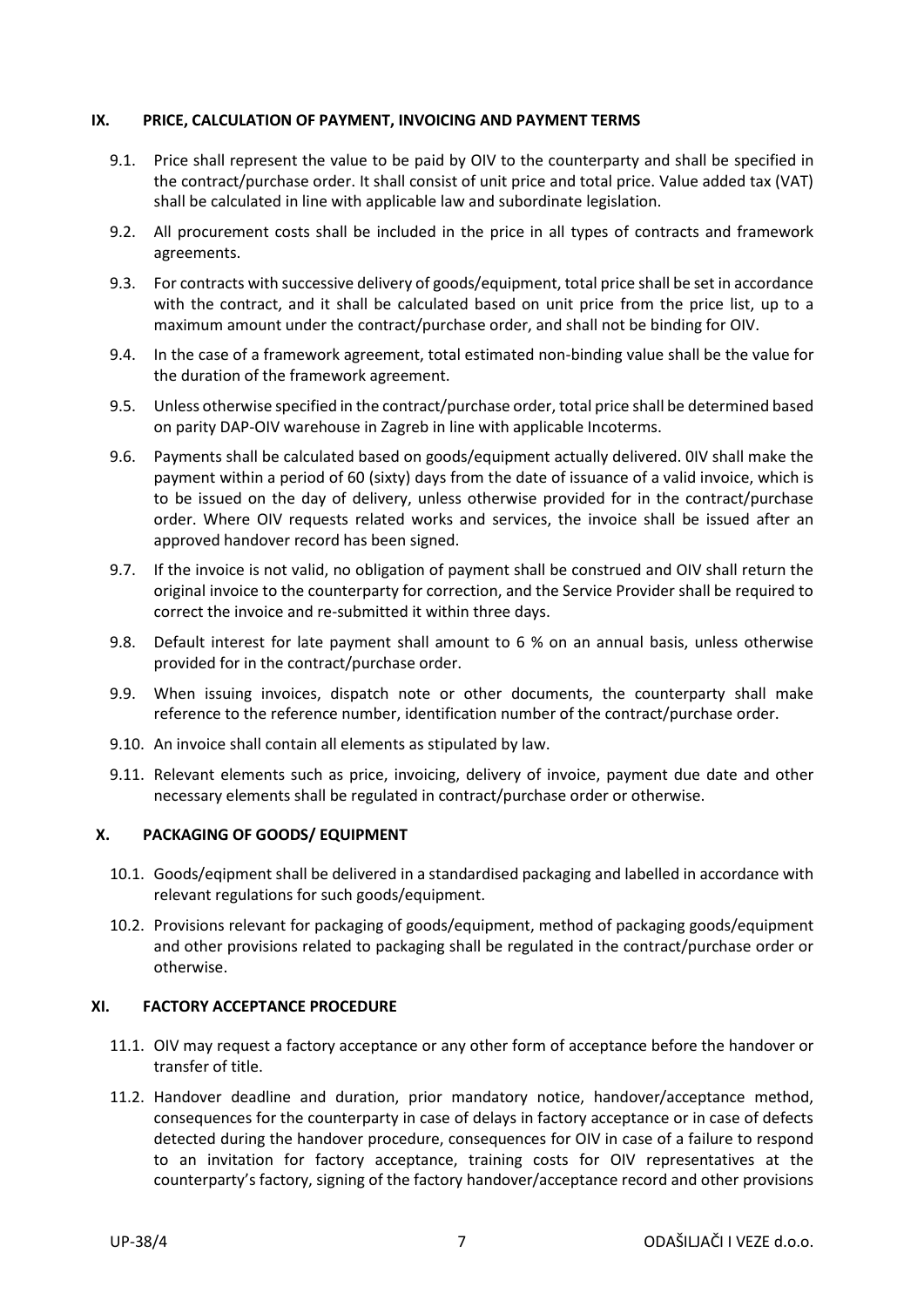relevant for factory handover/acceptance and other forms of acceptance before handover procedure and transfer of title shall be regulated by the contract/purchase order or otherwise.

#### <span id="page-7-0"></span>**XII. DELIVERY OF GOODS/EQUIPMENT**

- 12.1. The counterparty shall deliver goods/equipment to OIV within a specified time period, at the location, in a manner and based on the parity specified by OIV.
- 12.2. Where goods/equipment are procured by a contracting party with registered seat outside the territory of the Republic of Croatia, the parity shall be determined in accordance with INCOTERMS 2010 or its newest edition.
- 12.3. When handing over the goods/equipment, the counterparty shall attach a delivery note, and other necessary documents, to the goods/equipment, depending on the type of goods/equipment being delivered.
- 12.4. Upon handover of goods/equipment, OIV's authorized person shall attest by their signature on the delivery note that goods/equipment have been accepted in the quantity specified in the delivery note.
- 12.5. Notification of planned delivery, date and manner of delivery, consequences for non-delivery of goods/equipment under contracted terms shall be regulated in the contract/purchase order or otherwise.
- 12.6. Where OIV requests a delivery, i.e., handover and acceptance on site, in such a case, deadline and duration, prior mandatory notice, handover method, composition of handover commission, testing and inspection, signing of the handover record, consequences for the counterparty in the case of defects detected upon handover, i.e., in the case of non-compliance with specified requirements, organisation of trainings for OIV representatives related to operation and maintenance of goods/equipment and other relevant provisions related to handover on site shall be regulated by contract/purchase order or otherwise.

#### <span id="page-7-1"></span>**XIII. RELATED WORKS AND SERVICES**

- 13.1. In addition to procurement of goods/equipment, OIV may request related works and services such as assembly, installation and commissioning of goods/equipment and other related works and services.
- 13.2. In such cases, the counterparty undertakes to perform related works and services professionally, properly, within time limit period and in a manner specified by OIV and in line with standards, regulations and professional rules. The counterparty also undertakes to comply with and implement all prescribed and required occupational health and safety measures.
- 13.3. OIV may allow the counterparty to subcontract certain parts to a third party of their own choice (subcontractors) and this shall in no way affect mutual rights and obligations between OIV and the counterparty and the counterparty shall be completely responsible for the work of subcontractors.
- 13.4. Conditions, time limits and performance of related works and services related to assembly, installation and commissioning of goods/equipment, and other related works and services, as well as consequences for non-compliance with these provisions shall be regulated by contract/purchase order or otherwise.

# <span id="page-7-2"></span>**XIV. INSPECTION OF GOODS/EQUIPMENT AND VISIBLE DEFECTS**

14.1. OIV shall carry out a standard inspection of delivered goods/equipment.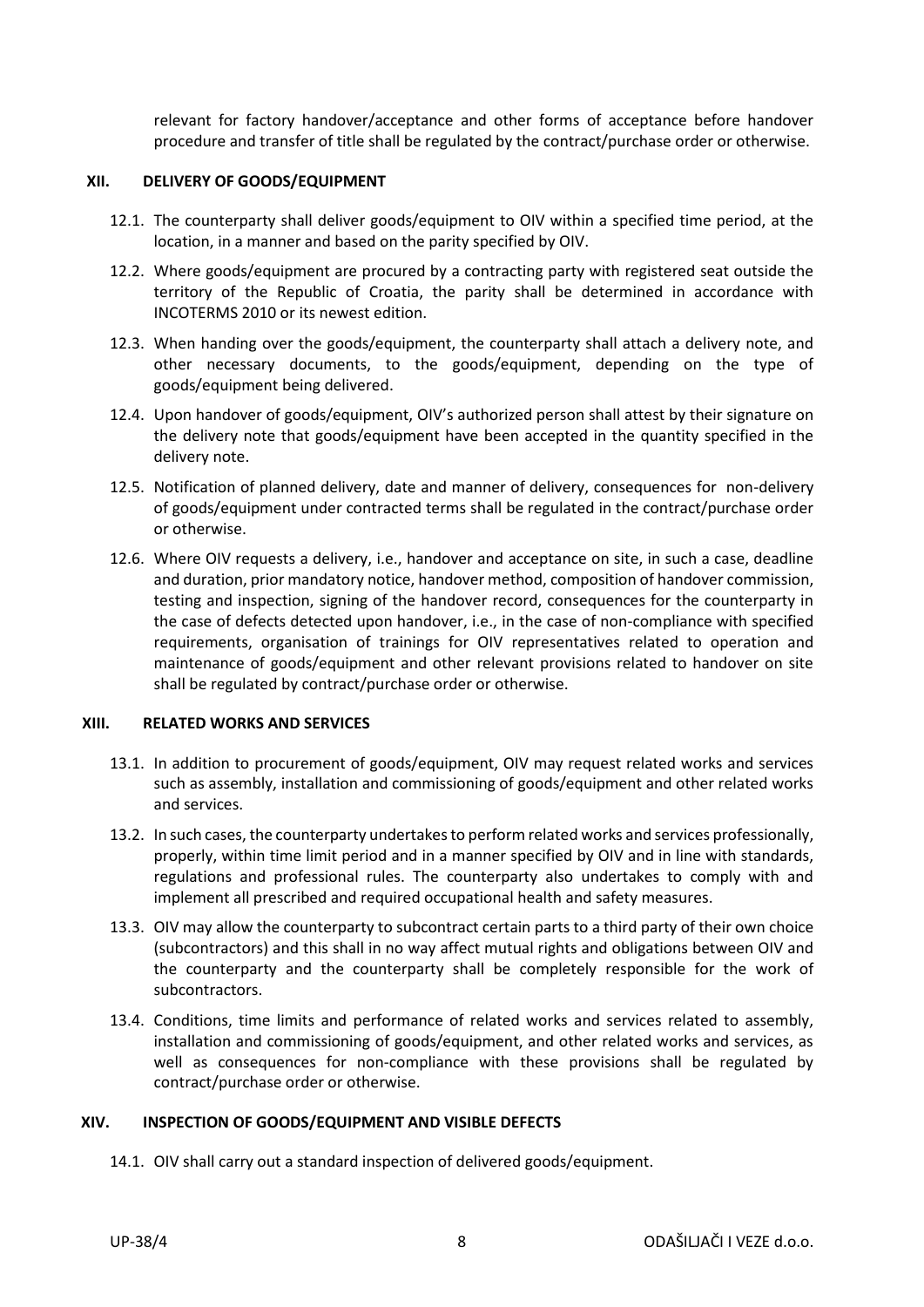14.2. Defect notification period to the counterparty, compulsory presence of the counterparty's representative when lodging a complaint, time limit and method of remedying irregularities and defects by the counterparty, OIV's complaint concerning quantity and quality of the delivered goods/equipment and other relevant provisions related to inspection of goods/equipment shall be regulated by the contract/purchase order or otherwise.

#### <span id="page-8-0"></span>**XV. HIDDEN DEFECTS**

15.1. If OIV, after acceptance of goods/equipment, subsequently detects certain defects (hidden defects) on the goods/equipment, which could not have been detected by regular visual inspection when accepting the goods/equipment, the counterparty shall not liable for defects two years from the orderly handover of goods. The reference to latent defects does not exclude OIV's exercise of rights under guarantee period.

### <span id="page-8-1"></span>**XVI. TRANSFER OF RISK AND TITLE TO GOODS/EQUIPMENT**

- 16.1. The counterparty shall bear the risk of accidental destruction or damage to goods/equipment until goods/equipment are delivered to OIV, and upon the delivery of goods/equipment the risk shall be transferred to OIV.
- 16.2. The risk shall not be transferred to OIV if OIV has terminated the contract or requested a replacement of goods/equipment due to defects in delivered goods/equipment.
- 16.3. In the case of contracts for procurement of goods/equipment with related services such as assembly, installation and commissioning of goods/equipment or delivery and acceptance of goods/equipment on site, the risk shall be transferred by signing relevant handover document.

#### <span id="page-8-2"></span>**XVII. GUARANTEE PERIOD**

- 17.1. The counterparty shall guarantee that goods/equipment shall operate properly during the guarantee period.
- 17.2. In the event that the guarantee period is shorter than two years, the provision on latent defects stipulated in these GTC shall apply.
- 17.3. In the case of contracts for procurement of goods/equipment with related works such as assembly, installation and commissioning of goods/equipment or other related works and services, the guarantee period shall commence upon signing relevant handover document.
- 17.4. OIV may request from the counterparty a guarantee for defect liability period.
- 17.5. The extension of the warranty period shall be determined in line with relevant provisions of the Civil Obligations Act.
- 17.6. In exceptional cases, OIV may specify a different beginning date and length of the warranty period in contracts for procurement of goods/equipment and related works and services such as assembly, installation and commissioning of goods/equipment and other related works or services. This shall be specified in procurement documentation and/ or contract.
- 17.7. The beginning date and the length of the warranty period as well as other relevant provisions related to warranties for goods/equipment shall be specified in the contract/purchase order or otherwise.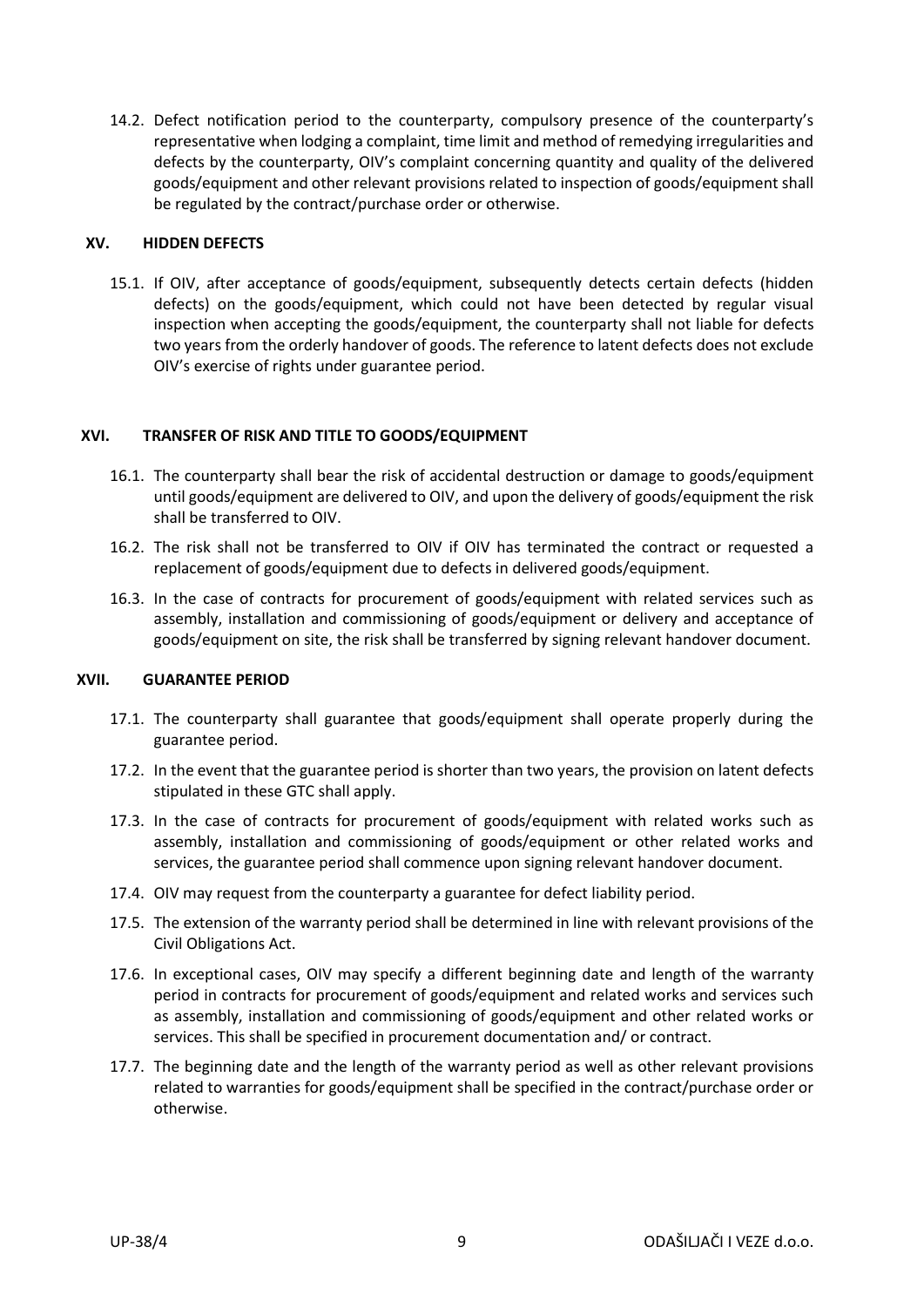#### <span id="page-9-0"></span>**XVIII. CONTRACTUAL PENALTY**

- <span id="page-9-3"></span>18.1. Where the counterparty fails to perform any obligations under the contract/purchase order in a timely manner, the counterparty in question undertakes to pay for each day of delay an amount of 0.5 % (zero point five percent) of the total contracted price and the total contractual penalty shall not exceed 10 % (ten percent) of the total contracted price, unless otherwise provided in the contract/purchase order or otherwise.
- 18.2. Payment of contractual penalty shall not release the counterparty from the obligation to meet its contractual obligations.
- 18.3. Where, as a result of the counterparty's delay in performance of contractual obligations, 0IV suffers damage exceeding the amount of the highest contractual penalty, 0IV shall be entitled to indemnities beyond the amount of contractual penalty, covering the full amount of the damage incurred.
- 18.4. In the case of the counterparty's delay in performance of any obligation under the contract/ purchase order of more than 30 (thirty) calendar days after specified deadlines under the contract/purchase order, OIV shall, in addition to contractual penalty and indemnities, have the right to terminate the contract with immediate effect.
- 18.5. The counterparty shall pay the contractual penalty within a period of 10 (ten) days from the date on which an invoice is issued. Otherwise, OIV shall charge the amount of contractual penalty from the existing bid securities.

### <span id="page-9-1"></span>**XIX. GUARANTEE FOR RECOVERY OF ADVANCE PAYMENT**

- 19.1. As a rule, OIV shall not make advance payments, unless it so specifies in PD or in extraordinary situations when it is so specified in the contract.
- 19.2. Where advance payments are made, the counterparty shall provide advance recovery guarantee in the amount of the contracted advance.
- 19.3. In lieu of the advanced recovery guarantee, the counterparty may guarantee with a cash deposit in the amount equal to the stipulated advanced recovery guarantee.
- 19.4. If the counterparty is required to extend the existing advanced recovery guarantee or required to submit a new advance recovery guarantee, it shall be obliged to extend the guarantee or provide a new advance recovery guarantee within a period of not less than 15 calendar days before the existing advance recovery guarantee expires. Otherwise, 0IV shall retain the right to charge the existing bid securities.
- 19.5. Delivery time, amount, form, repayment and other relevant provisions related to advance recovery guarantee shall be specified in the contract/purchase order or otherwise.

#### <span id="page-9-2"></span>**XX. PERFORMANCE GUARANTEE**

- 20.1. For the breach of any contractual obligations, the counterparty shall provide a performance guarantee for a contract, or for a framework agreement when performance is stipulated therein, or for a contract based on the underlying framework agreement when no performance obligation is specified in the framework agreement.
- 20.2. OIV shall charge the amount of contractual penalty from the performance guarantee. The counterparty undertakes to ensure that the performance guarantee provides the possibility of charging contractual penalty as specified in this Article.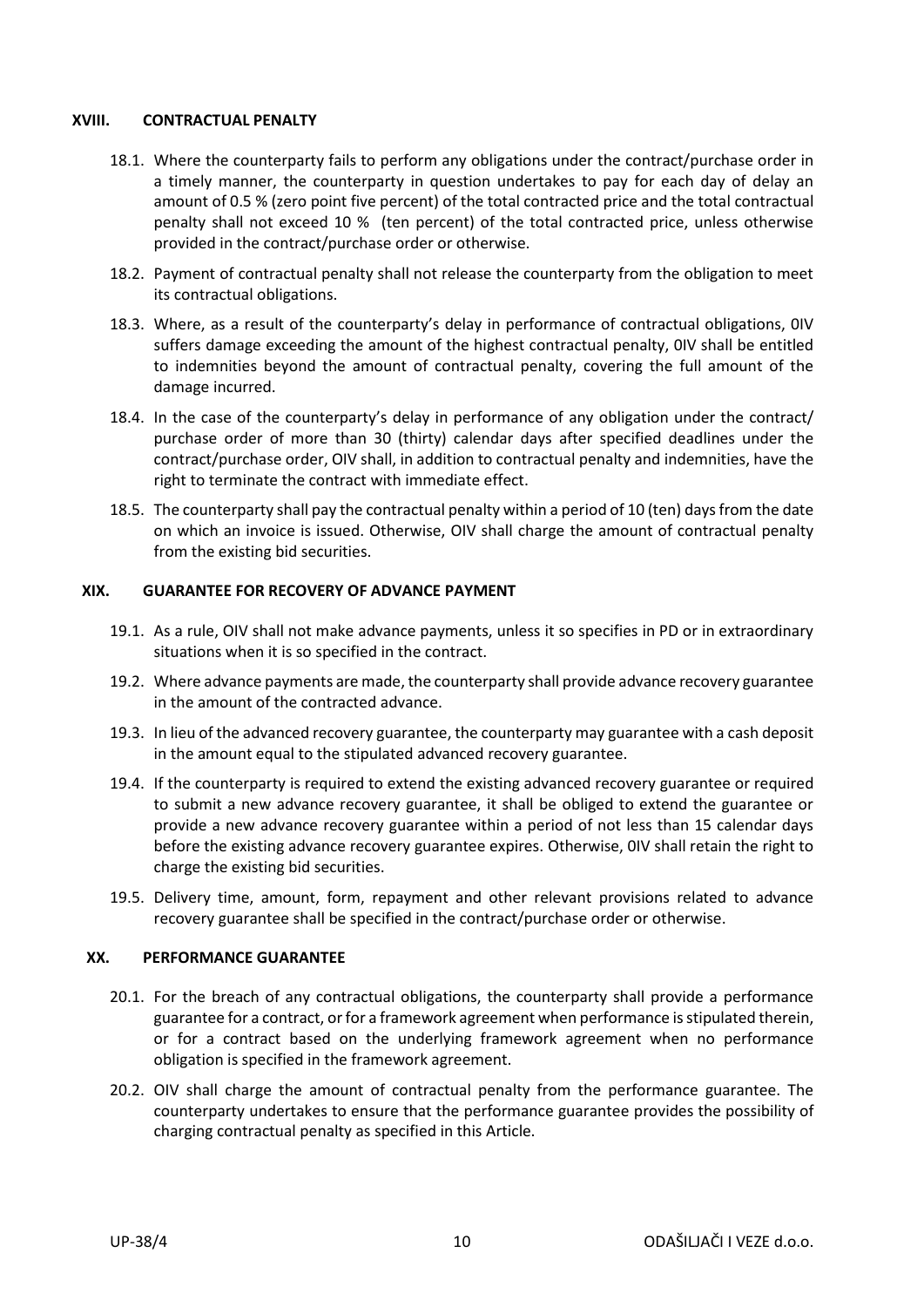- 20.3. Where a framework agreement is concluded, a performance guarantee shall specify a percentage for the maximum contracted price, which shall not be binding for OIV, unless otherwise stipulated by the contract/purchase order or otherwise.
- 20.4. In lieu of the performance guarantee, the counterparty may guarantee its contract performance with a cash deposit in the amount equal to the stipulated performance guarantee.
- 20.5. In the event of a joint venture (joint bid) by several business entities, the performance guarantee shall be addressed jointly to all members of the joint venture, and not exclusively to one member, and it shall specify that it pertains to a joint venture or each member may submit a performance guarantee severally for their part of the guarantee. In such case, the cumulative amount of the submitted guarantees shall equal the total amount of the performance guarantee as required. In the event of a joint venture by several business entities, one member can make the cash deposits for all members jointly or each member can make a cash deposit severally for their share of the bid security. In such case, the cumulative amount of the cash deposits shall equal the total amount of the the bid security as required.
- 20.6. Unless otherwise specified by the contract/purchase order or otherwise, when concluding annexes that might result in an increase of the contracted price, the counterparty shall submit a new guarantee issued in proportional increased amount so that it shall amount to 10% (ten percent) of the new total contract value with annexes or it shall provide a guarantee for the difference in the amount. In the event the contract is extended, the counterparty shall extend the performance guarantee validity, unless otherwise specified in the contract/purchase order or otherwise.
- 20.7. If the counterparty is required to extend the existing performance guarantee or required to submit a new performance guarantee, it shall be obliged to extend the guarantee or provide a new performance guarantee within a period of not less than 15 calendar days before the existing performance guarantee expires. Otherwise, 0IV shall retain the right to charge the existing bid securities.
- 20.8. The type and amount of performance guarantee, consequences in the event that OIV is forced to use performance guarantee, the return of the guarantee to the counterparty, the possibility for OIV to use the guarantee, obligation to provide a new guarantee in case of guarantee period extension, consequences for failing to provide a guarantee and other relevant provisions concerning performance guarantee shall be regulated in the contract/ purchase order or otherwise.

# <span id="page-10-0"></span>**XXI. GUARANTEE FOR DEFECT LIABILITY PERIOD**

- 21.1. OIV may request from the counterparty a guarantee for defect liability period. A guarantee for defect liability period shall be valid in cases where the counterparty fails to fulfil the obligation to rectify potential defects within the warranty period.
- 21.2. In lieu of the defect liability guarantee period, the counterparty may guarantee its contract performance with a cash deposit in the amount equal to the stipulated defect liability guarantee.
- 21.3. In the event of a joint venture (joint bid) by several business entities, the defect liability guarantee shall be addressed jointly to all members of the joint venture, and not exclusively to one member, and it shall specify that it pertains to a joint venture or each member may submit a defect liability guarantee severally for their part of the guarantee. In such case, the cumulative amount of the submitted guarantees shall equal the total amount of the defect liability guarantee as required. In the event of a joint venture by several business entities, one member can make the cash deposits for all members jointly or each member can make a cash deposit severally for their share of the defect liability guarantee. In such case, the cumulative amount of the cash deposits shall equal the total amount of the the defect liability guarantee as required.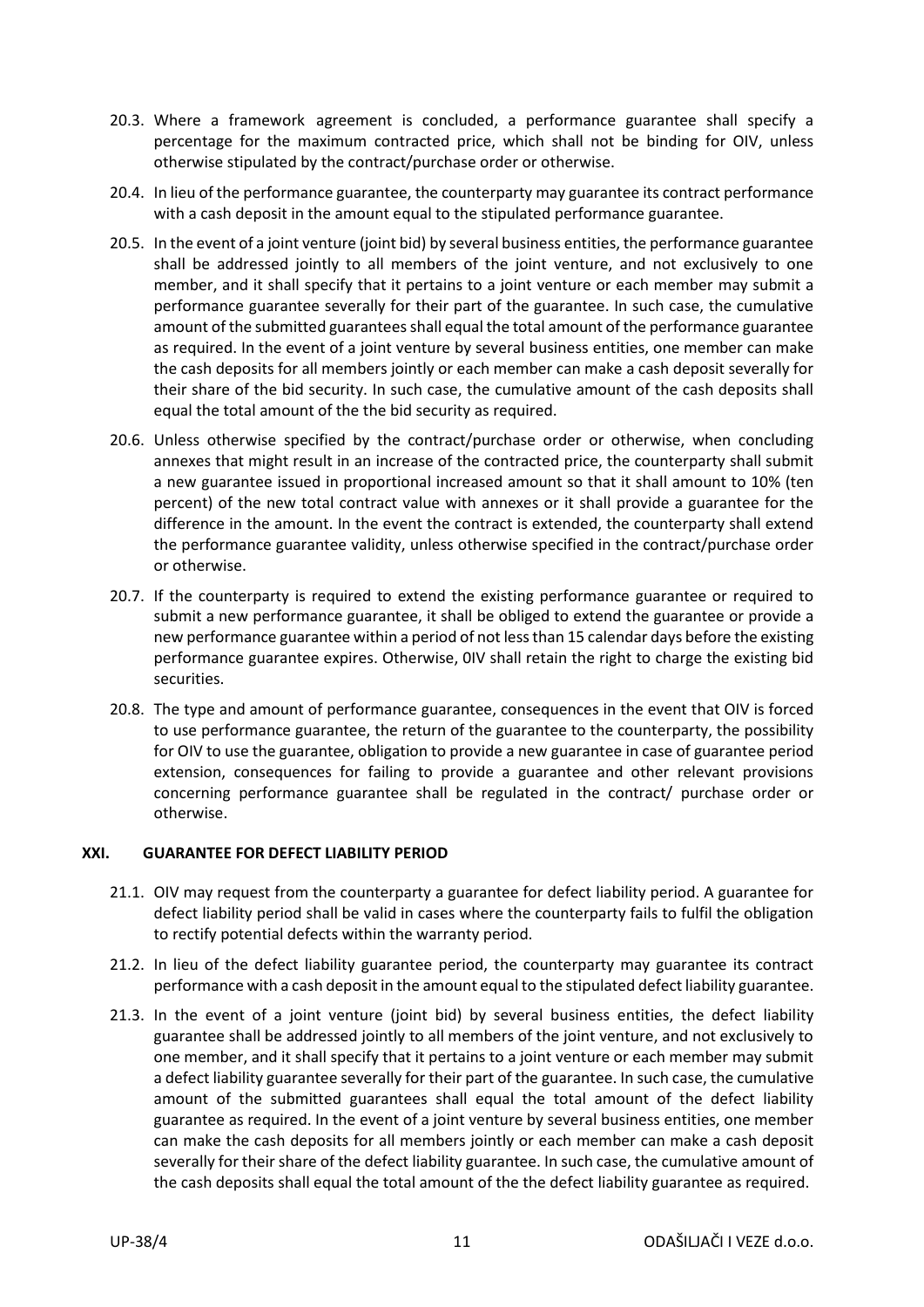- 21.4. If the counterparty is required to extend the existing defect liability guarantee or required to submit a new defect liability guarantee, it shall be obliged to extend the guarantee or provide a new defect liability guarantee within a period of not less than 15 calendar days before the existing defect liability guarantee expires. Otherwise, 0IV shall retain the right to charge the existing bid securities.
- 21.5. Upon expiration of the warranty period, OIV shall return the defect liability guarantee to the counterparty on condition that the counterparty has fulfilled all obligations arising from the warranty period.
- 21.6. The type of defect liability guarantee, guarantee amount, consequences in the event that OIV is forced to enforce the guarantee, return of the guarantee to the counterparty, the possibility for OIV to use the guarantee, obligation to provide a new guarantee in the case of guarantee period extension, consequences for failing to provide a guarantee and other relevant provisions concerning defect liability period shall be regulated in the contract/purchase order or otherwise.

### <span id="page-11-0"></span>**XXII. COVENANT OF INTEGRITY**

22.1. Where the goods/eqipment being purchased exceed 20 000 HRK, the bidder shall provide, and attach to their bid, a certified Covenant of Integrity, to be provided by OIV with the invitation to submit a bid.

#### <span id="page-11-1"></span>**XXIII. INTELLECTUAL PROPERTY**

- 23.1. For the procurement of goods/equipment subject to any intellectual property rights, the counterparty undertakes to ensure that OIV enjoys the extent of intellectual property rights which OIV requires in order to use the goods/equipment for the intended purpose unless otherwise specified by the PD, contract or otherwise.
- 23.2. Charges for the use of intellectual property of the counterparty or its manufacturer of goods/equipment shall be included in the price.
- 23.3. Other relevant provisions pertaining to intellectual property shall be regulated in the contract, purchase order or otherwise.

#### <span id="page-11-2"></span>**XXIV. ENERGY EFFICIENCY AND ENVIRONMENTAL ACCEPTABILITY**

- 24.1. When procuring goods/equipment which have or might have an impact on significant energy use or different environmental impacts, when applicable, technical specifications for procurement and bid selection criteria shall include requirements on energy efficiency and environmental acceptability, and bid evaluation process shall take into consideration energy efficiency and environmental acceptability, all in line with PD.
- 24.2. When applicable, OIV shall, as a rule, apply the following criteria to assess energy use, consumption and efficiency during planned or expected operational useful life of a product, equipment and service, which are expected to have significant impact on energy efficiency: energy consumption, energy cost, required number of units per year, costs of annual maintenance and repair, expected lifespan and disposal costs.
- 24.3. In order to safeguard natural environment, and where applicable, OIV shall generally apply the following criteria for environmental assessment: release or leakage of substances and mixtures that may pose threat to environment and/or release of heat, noise, vibration from stationary or diffuse sources into air and soil as well as light pollution with excessive lighting intensity from a single source to the environment.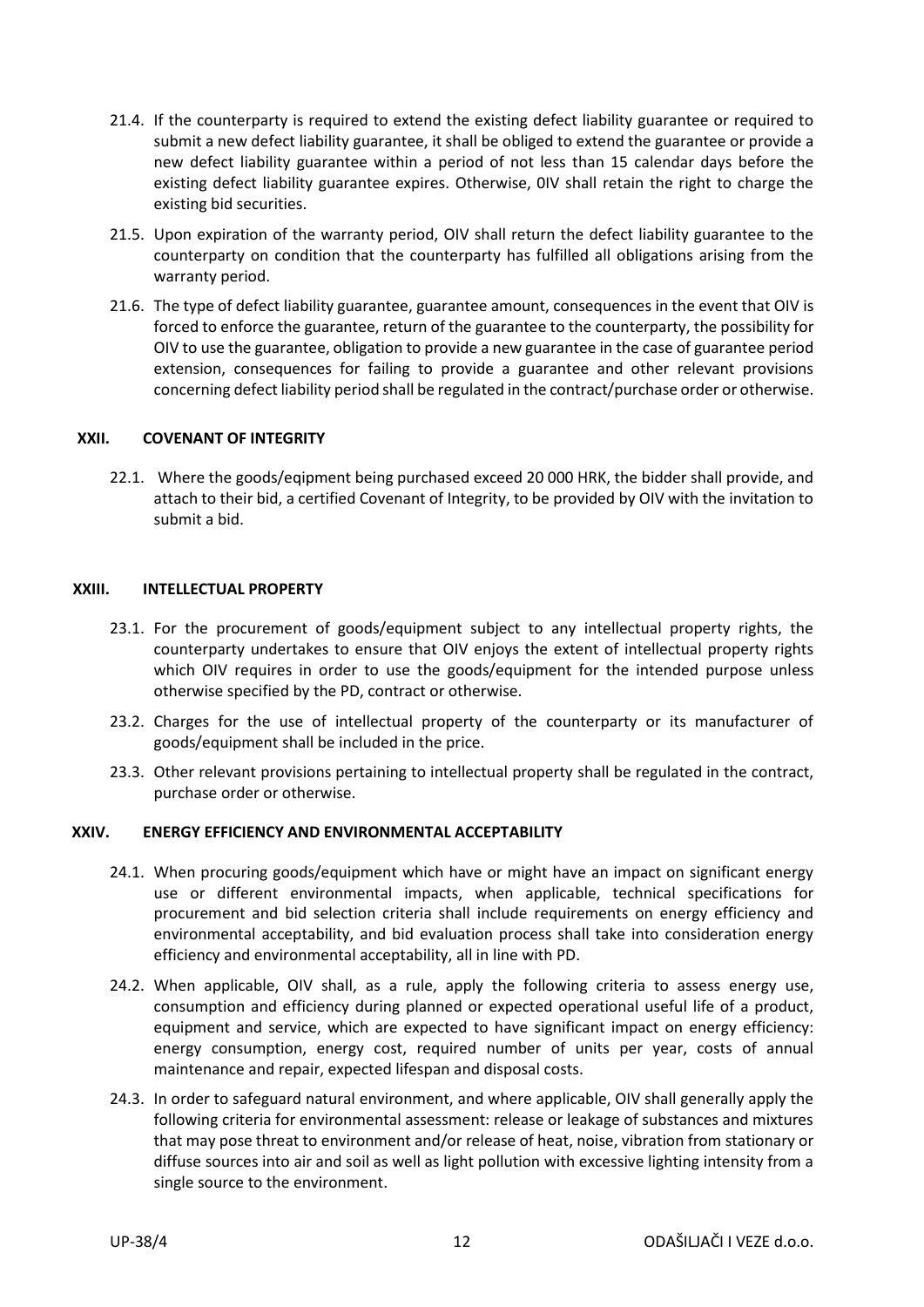- 24.4. The provisions of the aforementioned articles shall apply to the procurement of goods/equipment including packaging in which the goods/equipment were delivered.
- 24.5. Technical specifications for energy supply shall, as a rule, contain requirements ensuring efficient energy use, for example, requirements for energy quality, energy availability, environmental impact and similar. If necessary, specifications proposed by an energy supplier may be used.

#### <span id="page-12-0"></span>**XXV. FORCE MAJEURE**

- 25.1. The Contracting Parties shall not be liable for non-performance of any obligation if such nonperformance is a result of force majeure event - an event beyond the control of the Contracting Parties and not a consequence of their own will, which directly impacts performance of contractual obligations and is not a result of negligence, which could not have been anticipated or avoided, provided that the Party affected by force majeure event has notified the other party thereof.
- 25.2. Force majeure shall include, but shall not be limited to, natural disasters, war, strike, embargo, restrictions.
- 25.3. In the event of force majeure, the affected Party shall do everything possible to fulfil its obligations.
- 25.4. The Contracting Party affected by force majeure event shall forthwith notify the other Party, in writing, thereof, it shall provide evidence for force majeure event and specify which obligations it is not able to meet as a result of force majeure event. In the event of force majeure, the causes of which last longer than 30 (thirty) days, OIV shall reserve the right to terminate the Contract by way of written notice and with immediate effect.

#### <span id="page-12-1"></span>**XXVI. CONFIDENTIALITY**

- 26.1. Any confidential business information, business secret or data provided by one Contracting Party to the other Contracting Party or any information disclosed by Contracting Parties or by any other person on their behalf and in relation to the contract or any provision therein or any information obtained during the contract performance shall be confidential. The Contracting Parties shall not disclose any information concerning the content of the contract, without a prior written consent of the other Party. In addition, the contracting parties cannot prevent each other from disclosing any such information when doing so is requested by relevant bodies, when this is necessary in judicial procedure or if so prescribed by law.
- 26.2. The Contracting Parties shall be responsible for the conduct of their employees, for those who have any legal relation for the purpose of the contract, for their suppliers or those acting on their behalf on any legal grounds, including confidentiality, as if they performed those activities themselves.

#### <span id="page-12-2"></span>**XXVII. PROTECTION OF PERSONAL DATA**

27.1. The Counterparty shall process personal data, collected in the course of performing its contractual obligations, in line with Regulation 2016/679 of the European Parliament and of the Council of 27 April 2016 on the protection of natural persons with regard to the processing of personal data and on the free movement of such data, and repealing Directive 95/46/EC (General Data Protection Regulation), the Act on the Implementation of the General Data Protection Regulation (OG 42/2018) or other national regulation based on this Regulation, applying adequate technical and security measures designed to prevent unauthorised access, abuse, disclosure, loss or destruction.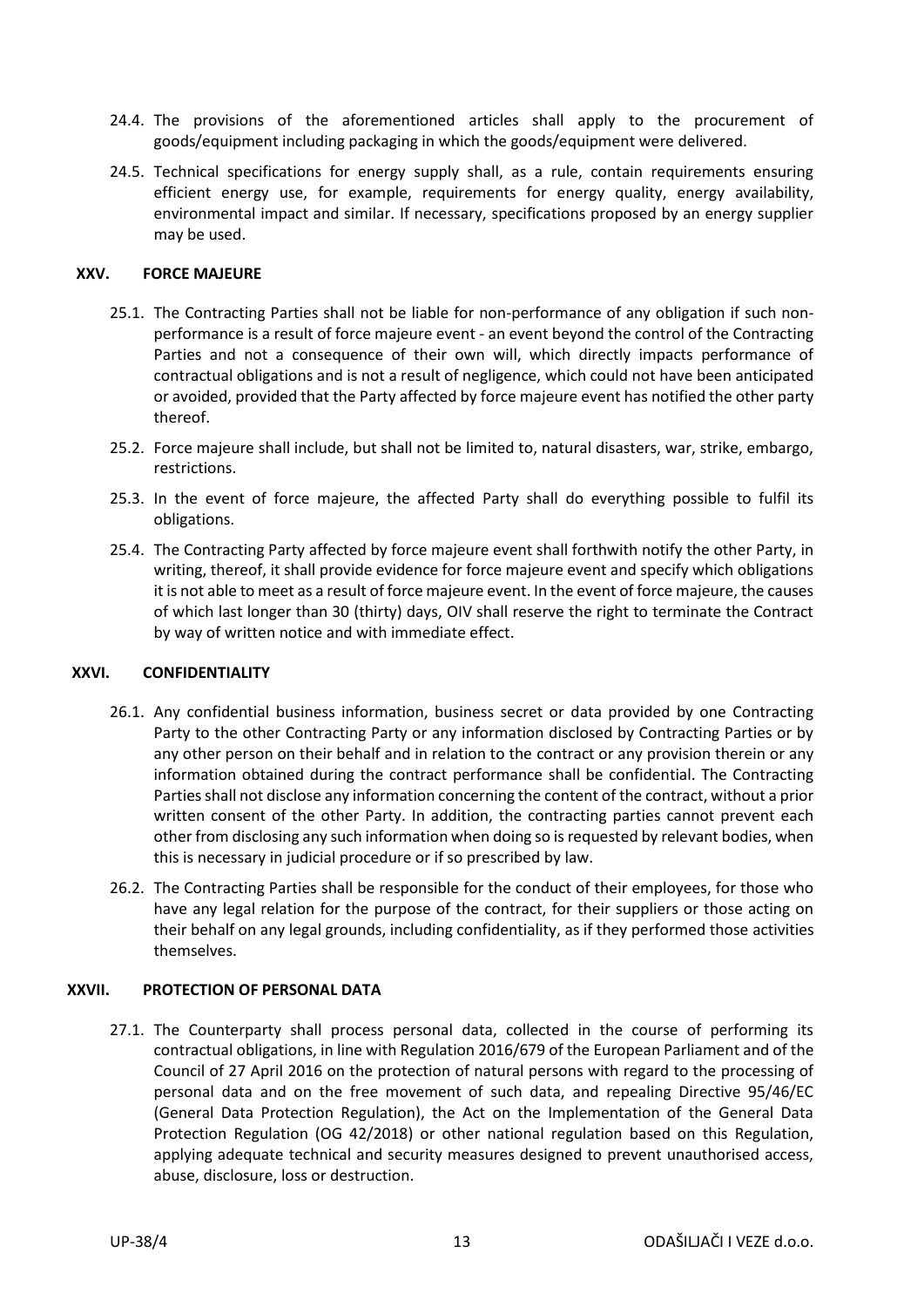27.2. The counterparty guarantees that all personal data obtained during the performance of the contract shall be kept secret and used exclusively for the purpose of fulfilling the contractual obligations. The counterparty shall further ensure that access to personal data is restricted only to employees who participate in the performance of the Contract and these employees shall maintain confidentiality of these data prior to access, processing and subsequent permanent deletion upon contract termination.

#### <span id="page-13-0"></span>**XXVIII. INFORMATION SECURITY**

28.1. The counterparty guarantees compliance with the safety instructions set forth in ISMS-ZAP-009 Information Security Requirements for Suppliers, Vendors and Business partners, published on OIV's website.

#### <span id="page-13-1"></span>**XXIX. COMMUNICATION**

- 29.1. Communication or any other exchange of information between OIV and the counterparty may be done via post, electronically, by fax or through a combination of these means, as per OIV's choice. Communication between OIV and the counterparty shall be verifiable regardless of the chosen means of communication. Selected means of communication are to be generally available and are not to lead to discrimination. Electronic means of communication must not have discriminatory technical features and must be compatible with generally available IT technology products. Communication that is not recorded in writing shall have no legal effect.
- 29.2. Information on contact persons shall be provided in the sections for the receipt of notifications, which are attached to contracts and are an integral part thereof. Where a contact person has been changed, the Contracting Parties shall inform each other thereof within the shortest possible period via usual means of communication, in which case, an appendix to contracts shall not be required.

#### <span id="page-13-2"></span>**XXX. TERMINATION OF CONTRACT**

- 30.1. In the event of the counterparty's failure to meet deadlines, non-performance or defective performance of obligations, which have a significant impact on contract performance, OIV can unilaterally terminate the contract and shall be entitled to indemnities, covering the full amount of damage incurred Indemnity shall include compensation for loss of profit.
- 30.2. If contractual penalty reaches the total amount pursuant to Articl[e 18.1.](#page-9-3), OIV reserves the right to terminate the contract with immediate effect.

#### <span id="page-13-3"></span>**XXXI. AMENDMENTS TO THE CONTRACT**

- 31.1. Amendments to the contract shall have legal force only if such amendments are made in writing and duly signed by authorised representatives of both Contracting Parties.
- <span id="page-13-4"></span>31.2. Any verbal agreements or any statements made by representatives of the Contracting Parties shall not have any legal effect and shall not be binding for any Contracting Party.

#### **XXXII. DISPUTE RESOLUTION**

32.1. Any disputes shall be settled amicably by the Contracting Parties. Where disputes cannot be resolved by negotiation, the Contracting Parties shall, where appropriate, resort to mediation to resolve the dispute and refer the matter to the Mediation Centre at the Croatian Chamber of Economy in accordance with relevant mediation rules. If the settlement of disputes by